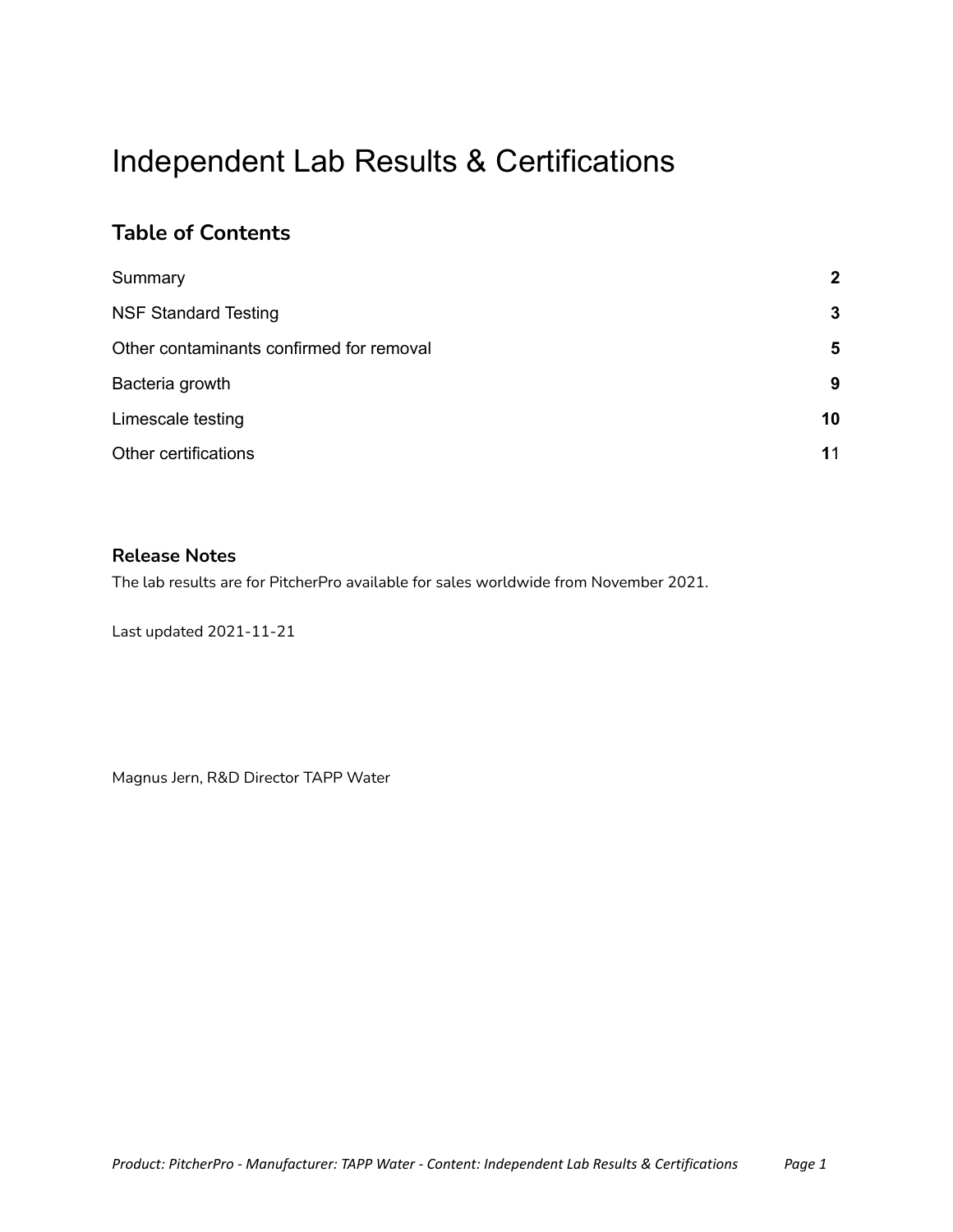# <span id="page-1-0"></span>**Summary**

PitcherPro has been tested and certified to remove more than 80 contaminants from tap water. The Product is designed to be used with public tap water where the water is microbiologically safe and has been adequately disinfected. The tests are defined on this basis.

This document summarizes the certifications and lab tests.

#### **Water Filtration Certified by**

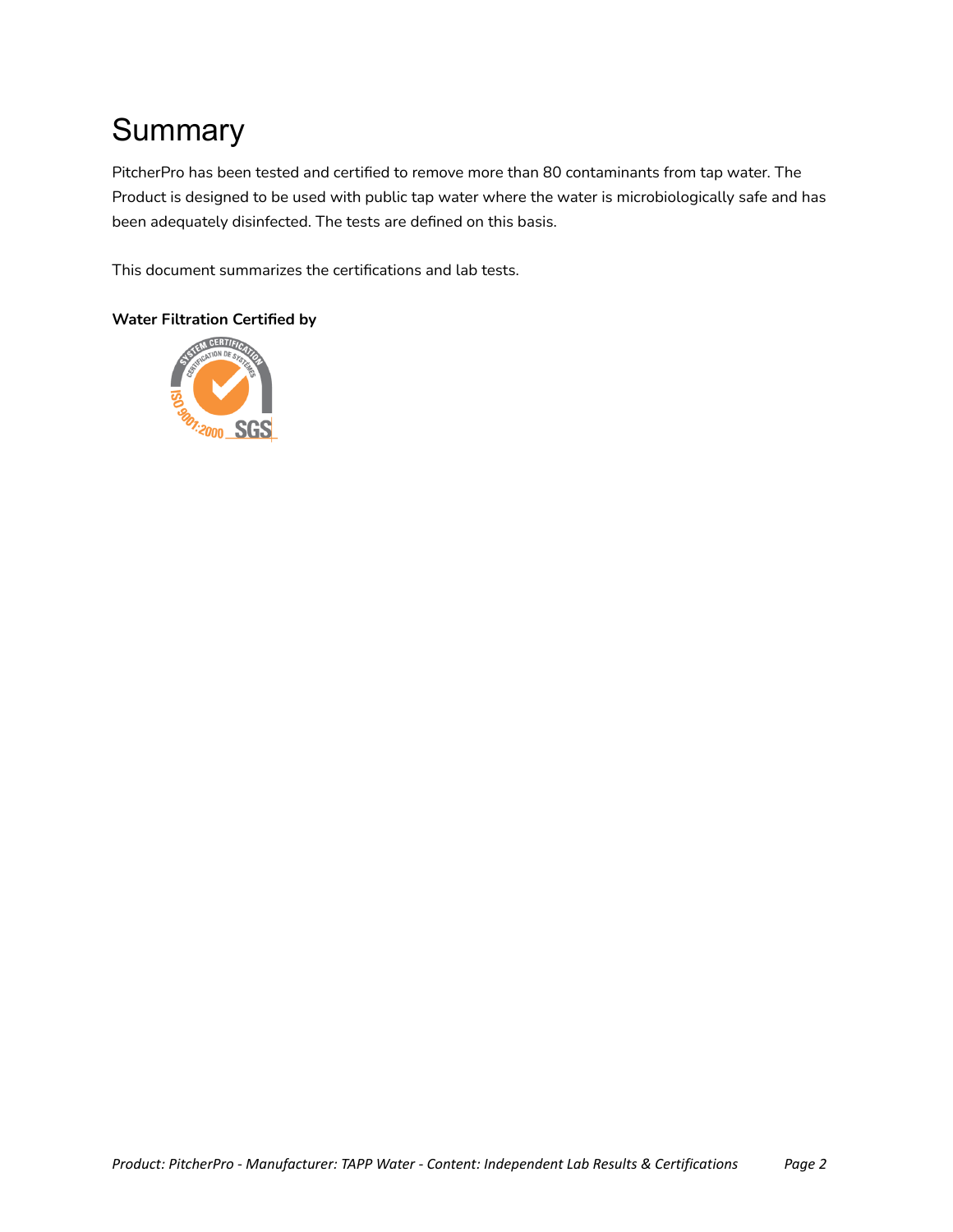## <span id="page-2-0"></span>NSF Standard Testing<sup>1</sup>



The product has been tested according to NSF/ANSI Standard 42 (Aesthetic Effects) and Standard 53 (Health Effects).

Test results confirmed by Tap Score test by SimpleLab with water samples from Los Angeles, California December 2020 and July 2018 and Austrian Water Institute in Vienna with water samples from Barcelona, Spain 2018-2020.

### NSF/ANSI 42 - Aesthetic Effects

TAPP Water's Drinking Water System, PitcherPro has been tested according to NSF/ANSI Standard 42 for the reduction of the following substances. The concentration of the indicated substances in water entering the system was reduced to a concentration less than or equal to the permissible limit for water leaving the system.

| <b>Contaminant</b>   | <b>Percent reduction**</b> | Influent challenge<br>concentration<br>(mg/L unless<br>specified) | <b>Maximum permissible</b><br>product water<br>concentration<br>(mg/L unless<br>specified) |
|----------------------|----------------------------|-------------------------------------------------------------------|--------------------------------------------------------------------------------------------|
| Chlorine             | 99%                        | $2.0 +/- 10\%$                                                    | $>$ or =50%                                                                                |
| Particulate Class II | >99%                       | At least 10,000<br>particles/mL                                   | $>$ or =85%                                                                                |

### NSF/ANSI 53 - Health Effects

PitcherPro has been tested according to NSF/ANSI Standard 53 for the reduction of the following substances. The concentration of the indicated substances in water entering the system was reduced to a concentration less than or equal to the permissible limit for water leaving the system.

 $1$  Disclaimer: The use of the NSF logo is only to certify that the product has been tested in accordance with NSF *standards. The product has not been certified by NSF.*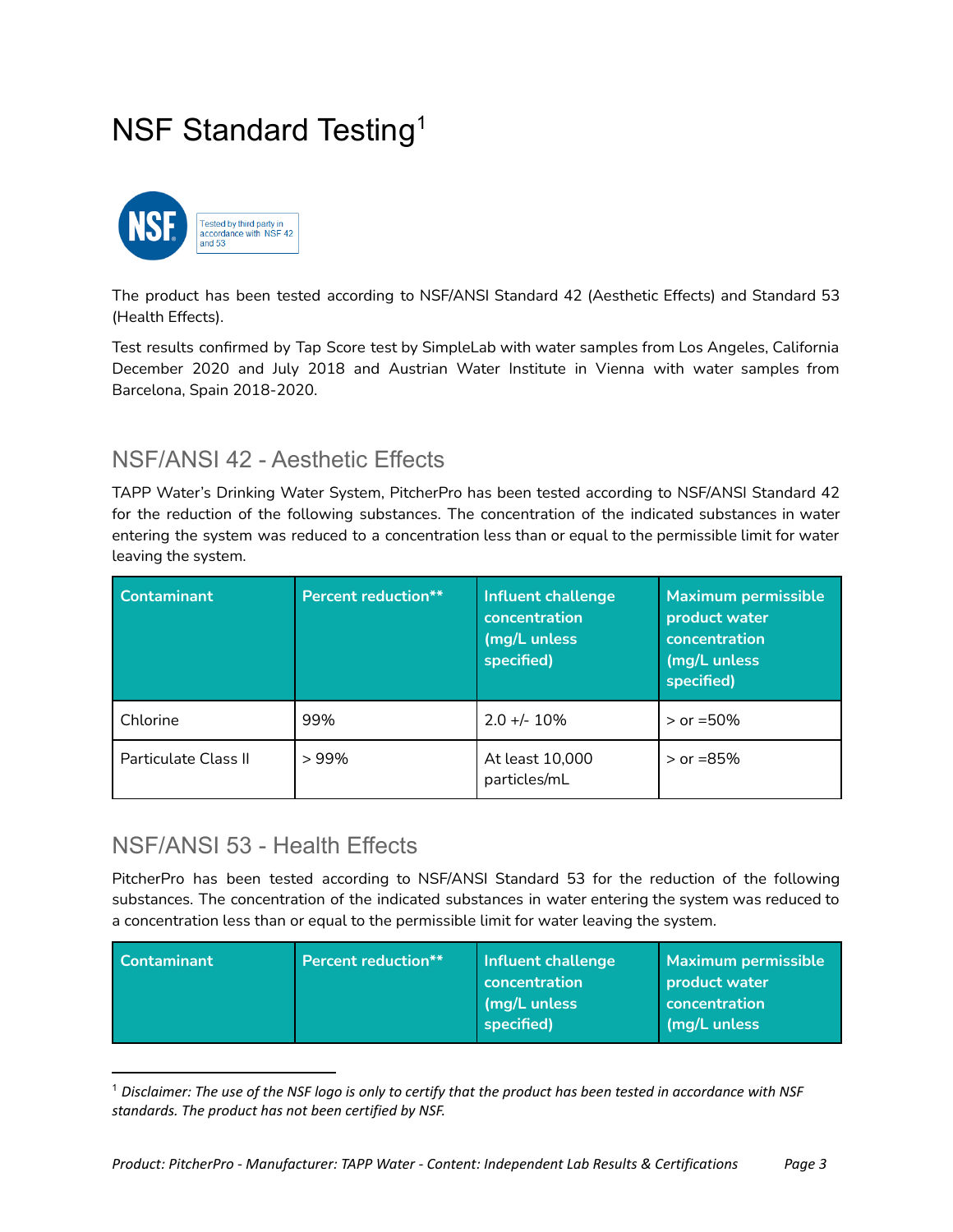|                                                                                                             |        |                 | specified) |
|-------------------------------------------------------------------------------------------------------------|--------|-----------------|------------|
| Alachlor*                                                                                                   | >98%   | 0.050           | 0.001      |
| Atrazine*                                                                                                   | >97%   | 0.100           | 0.003      |
| Benzene*                                                                                                    | >99%   | 0.081           | 0.001      |
| Chlordane                                                                                                   | >99%   | $0.04 + -10%$   | 0.002      |
| Chloroform (TTHM)                                                                                           | >99.5% | 0.300           | 0.015      |
| 2, $4-D^*$                                                                                                  | 98%    | 0.110           | 0.0017     |
| Lead pH 6.5                                                                                                 | >95%   | $0.15 + - 20%$  | 0.01       |
| Lead pH 8.5                                                                                                 | >95%   | $0.15 + - 20%$  | 0.01       |
| Lindane                                                                                                     | >99%   | 0.055           | 0.00001    |
| Mercury pH 6.5                                                                                              | >99%   | $0.006 +/- 10%$ | 0.002      |
| Mercury pH 8.5                                                                                              | >99%   | $0.006 +/- 10%$ | 0.002      |
| TRIHALOMETHANES*<br>(TTHM) (Chloroform;<br>Bromoform;<br>Bromodichloromethane<br>;Dibromochloromethan<br>e) | >99%   | 0.300           | 0.015      |
| Turbidity                                                                                                   | >99%   | 10 +/- 10% NTU  | 0.5 NTU    |

*Source data:*

*Before filtration: <https://gosimplelab.com/dd4be3b3fdd5229adf45302256abad81789195d1> After filtration: <https://gosimplelab.com/a6e5e2ec6c5cc7ae9d1c30faf7cfd8697576f8ff>*

## <span id="page-3-0"></span>Other contaminants confirmed for filtration/removal

PitcherPro has been tested with the following contaminants at the maximum allowed limit unless otherwise specified.

| <b>Contaminant</b> | <b>Percent reduction</b> | Influent challenge   | <b>Maximum Allowed</b>     |
|--------------------|--------------------------|----------------------|----------------------------|
|                    | from influent            | <b>concentration</b> | <b>Limit concentration</b> |
|                    | <b>challengel</b>        | (mg/L unless         | mq/L unless                |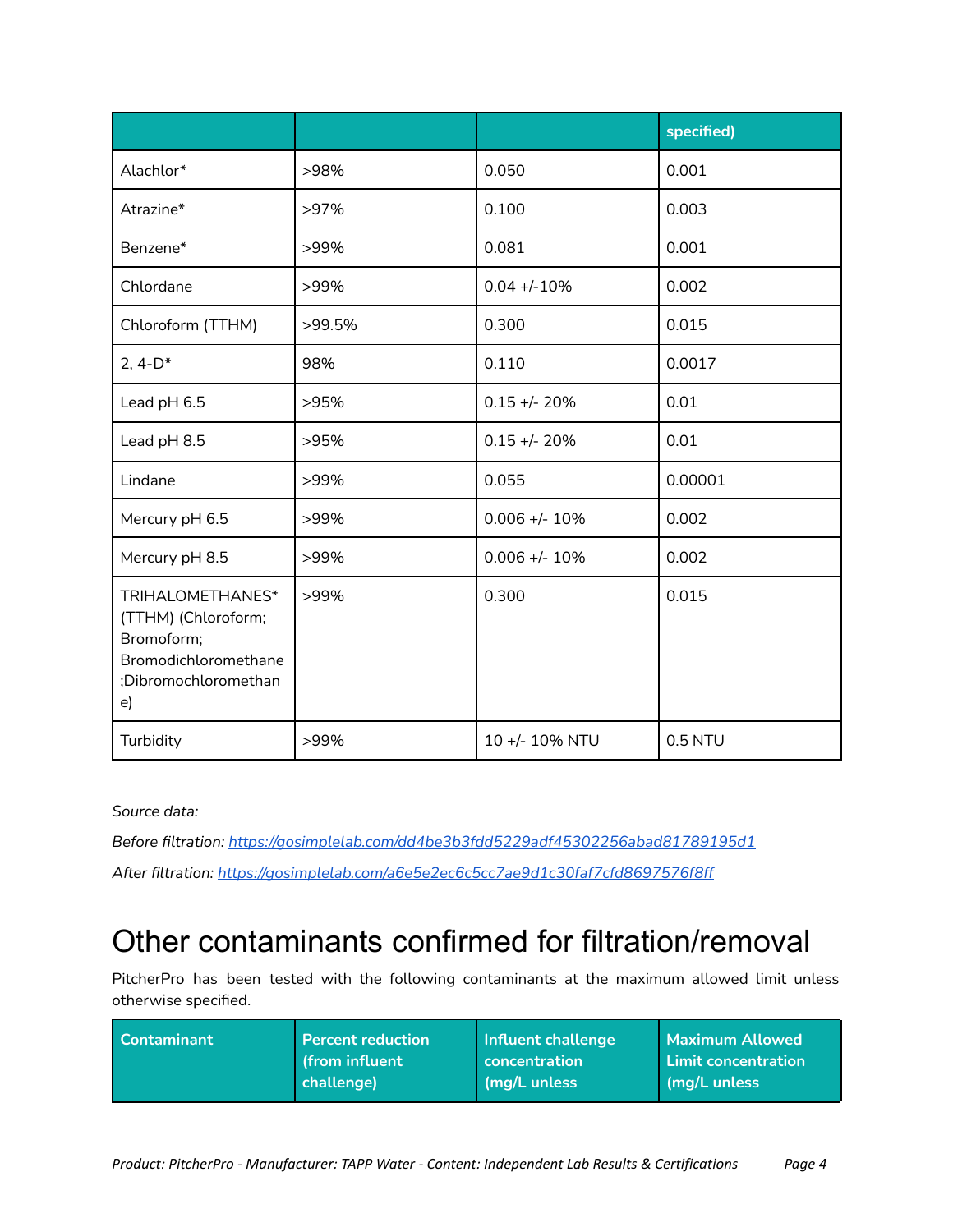|                            |     | specified)               | specified)       |  |
|----------------------------|-----|--------------------------|------------------|--|
| <b>Pathogens</b>           |     |                          |                  |  |
| Clostridium                | 95% | 100 UFC / 100ml          | $\boldsymbol{0}$ |  |
| eColi                      | 95% | 100 NMP / 100ml          | $\boldsymbol{0}$ |  |
| Enterococcus               | 95% | 100 UFC / 100ml          | $\mathbf 0$      |  |
|                            |     |                          |                  |  |
| <b>Chemical parameters</b> |     |                          |                  |  |
| Cyanide total              | 95% | 50 µg +/- 20%            | $50 \mu g$       |  |
| Fluoride                   | 70% | $1.5 + - 20%$            | 1.5              |  |
| Mercury                    | 90% | 1 µg +/- 20%             | $1 \mu g$        |  |
| <b>Nitrites</b>            | 70% | $0.1 +/- 10%$            | 0.1              |  |
| <b>Nitrates</b>            | 70% | $50 + - 10%$             | 50               |  |
|                            |     |                          |                  |  |
| <b>Metals</b>              |     |                          |                  |  |
| Aluminium                  | 90% | 200 µg                   | 200 µg           |  |
| Antimony                   | 90% | $5 \mu g$                | $5 \mu g$        |  |
| Arsenic                    | 50% | $10 \mu g$               | $10 \mu g$       |  |
| Barium                     | 90% | 1000 µg                  | 1000 µg          |  |
| Cadmium                    | 90% | $5 \mu g$                | $5 \mu g$        |  |
| Copper                     | 80% | 2000 µg                  | 2000 µg          |  |
| Iron                       | 80% | $200 \mu g$              | $200 \mu g$      |  |
| Lead                       | 95% | $10 \mu g$<br>$10 \mu g$ |                  |  |
| Manganese                  | 80% | $50 \mu g$               | $50 \mu$ g       |  |
| Nickel                     | 80% | $20 \mu g$               | $20 \mu g$       |  |
| Selenium                   | 80% | $10 \mu g$               | $10 \mu g$       |  |
| Sodium                     | 0%  | $200 \mu g$              | $200 \mu g$      |  |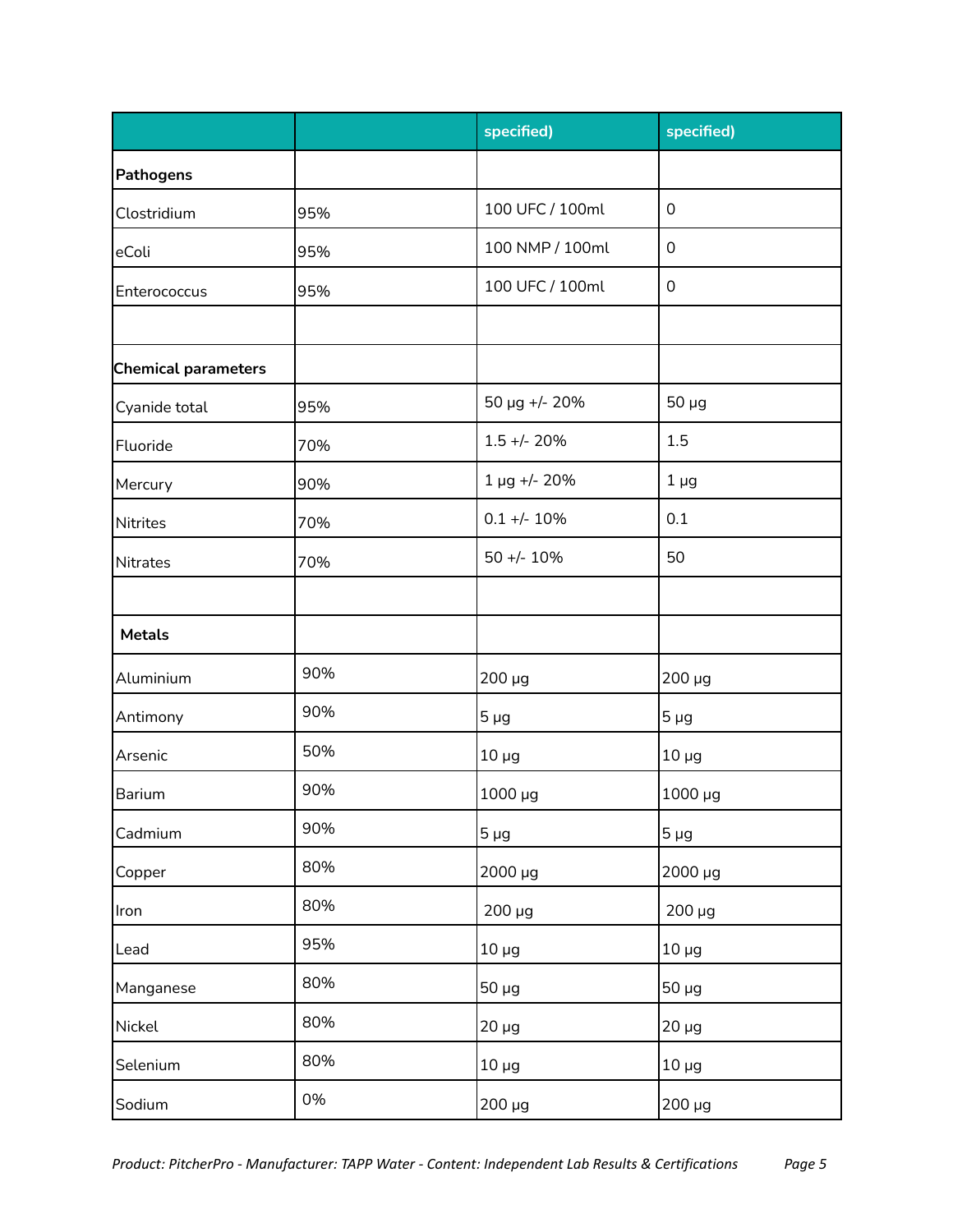| Zinc                                               | 80%  | 5000 µg                  | 5000 µg     |
|----------------------------------------------------|------|--------------------------|-------------|
|                                                    |      |                          |             |
| Chlorine bi-products                               |      |                          |             |
| 1,2 Dichloromethane                                | 95%  | 3 µg +/- 10%             | $3 \mu g$   |
| Total Trichloroethylene<br>and Tetrachloroethylene | 95%  | 10 µg +/- 10%            | $10 \mu g$  |
| Trichloroethylene*                                 | 95%  | $\overline{\phantom{a}}$ |             |
| Tetrachloroethylene*                               | 95%  | $\overline{\phantom{a}}$ |             |
| Chlorine bi-products                               |      |                          |             |
| <b>Total Trihalomethanes</b>                       | 95%  | 100 µg +/- 10%           | $100 \mu g$ |
| 4 individual*                                      | 95%  |                          |             |
|                                                    |      |                          |             |
| <b>HAAs</b>                                        |      |                          |             |
| Total haloacetic acids                             | 95%  | 60 µg +/- 10%            | $60 \mu g$  |
|                                                    |      |                          |             |
| <b>Pesticides</b>                                  |      |                          |             |
| Chlordane                                          | 95%  | $2 \mu g$ +/-10%         | $2 \mu g$   |
| Heptachlor                                         | 95%  | $0.4 \,\mu g$ +/-10%     | $0.4 \mu g$ |
| Lindane                                            | 95%  | $0.2 \,\mu g$ +/-10%     | $0.2 \mu g$ |
| Additional 11 confirmed<br>by EPA*                 | 95%  | $\qquad \qquad -$        |             |
|                                                    |      |                          |             |
| <b>Herbicides</b>                                  |      |                          |             |
| $2,4 - D$                                          | >95% | 70 µg +/-10%             | 70 µg       |
| Atrazine                                           | >95% | 3 µg +/-10%              | $3 \mu g$   |
| Additional 9 confirmed<br>by EPA*                  | 95%  | $\overline{\phantom{a}}$ |             |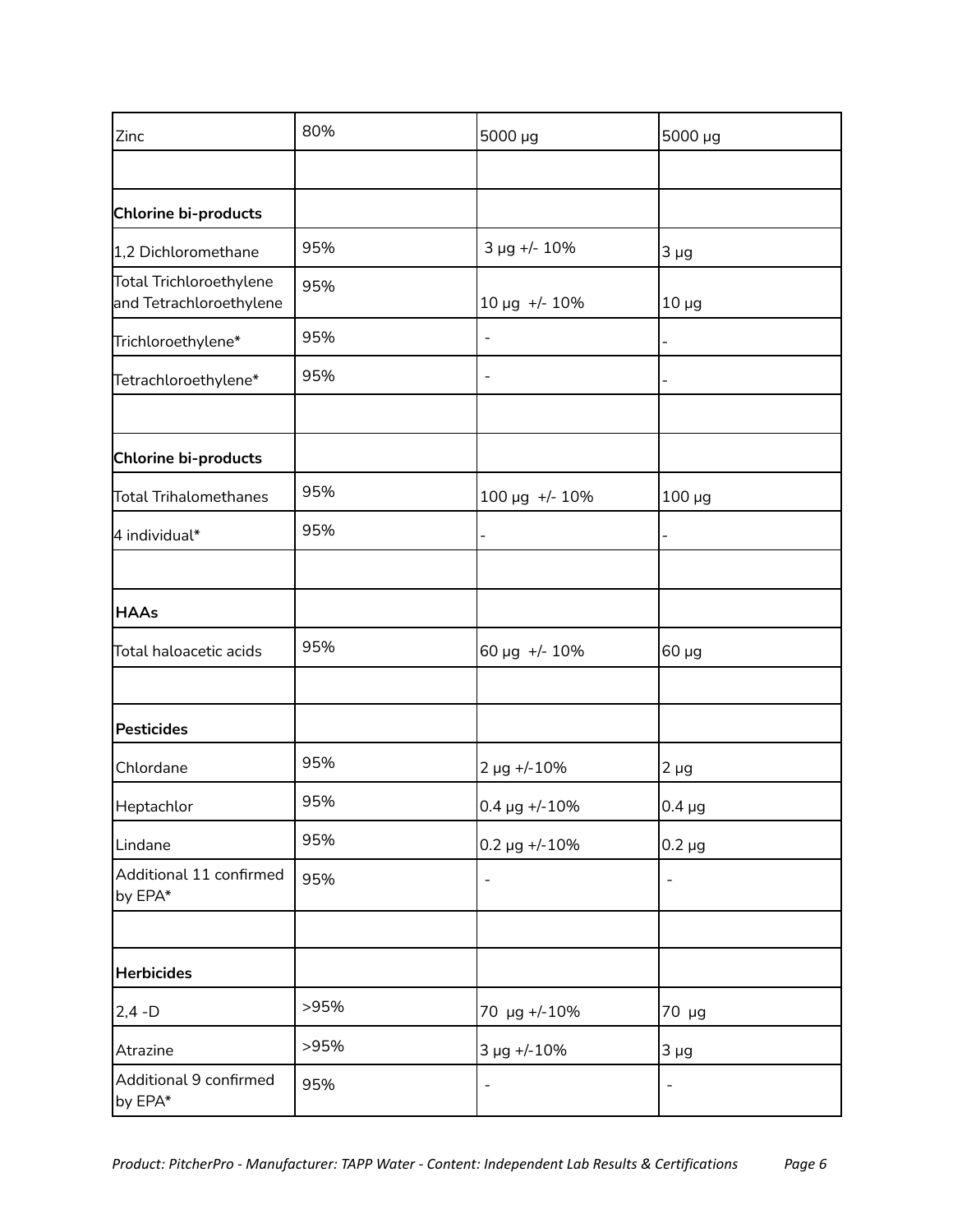| <b>Total Herbicides</b>             | >95% | $0.5 \text{ µg} +/-10\%$                                   | $0.5 \mu g$                  |
|-------------------------------------|------|------------------------------------------------------------|------------------------------|
|                                     |      |                                                            |                              |
| Pharmaceuticals*                    |      |                                                            |                              |
| Atenolol                            | >95% | $\blacksquare$                                             | $\blacksquare$               |
| Carbamazepine                       | >95% | $\blacksquare$                                             | $\overline{\phantom{a}}$     |
| Estrone                             | >95% | $\overline{\phantom{a}}$                                   | -                            |
| Meprobamat                          | >95% | $\overline{\phantom{a}}$                                   | $\overline{\phantom{a}}$     |
| Trimethoprim                        | >95% | $\overline{\phantom{a}}$                                   | $\overline{\phantom{a}}$     |
|                                     |      |                                                            |                              |
| Perfluorinated chemicals<br>(PFAS)* |      |                                                            |                              |
| PFOA                                | >95% | $\overline{\phantom{a}}$                                   | $\qquad \qquad \blacksquare$ |
| PFOS                                | >95% | $\overline{\phantom{a}}$                                   | $\qquad \qquad \blacksquare$ |
| PFNA                                | >95% | $\blacksquare$                                             | $\overline{\phantom{a}}$     |
|                                     |      |                                                            |                              |
| Microplastics                       | >99% | 100 pieces / L with<br>each piece larger than<br>$2 \mu g$ | $\leq$ 1                     |

\* Not tested by TAPP Water due to lack of labs that can perform testing. Reduction in accordance with NIH, EPA and CDC testing of [activated](https://tappwater.co/en/what-activated-carbon-filters-remove/) carbon block filters with a 1-2 micron rating. See what activated *carbon filters [remove](https://tappwater.co/en/what-activated-carbon-filters-remove/) and reduce.*

Research by NIH, EPA and CDC of the activated carbon block filtration used in PitcherPro shows that this filter will also reduce the following contaminants by 95% or more (note that some are duplicates):

| Solvent/<br><b>Organic</b>     |                           |                                                |                   |                                       |
|--------------------------------|---------------------------|------------------------------------------------|-------------------|---------------------------------------|
| contaminant/<br><b>Alcohol</b> | <b>VOC</b>                | <b>Pesticides &amp;</b><br><b>Insecticides</b> | <b>Herbicides</b> | <b>Other (Inorganic</b><br>compounds) |
| In-butylphthalate              | lBromodichlorometh<br>ane | Malathion                                      | $2.4-D$           | Calcium<br>Hypochlorite               |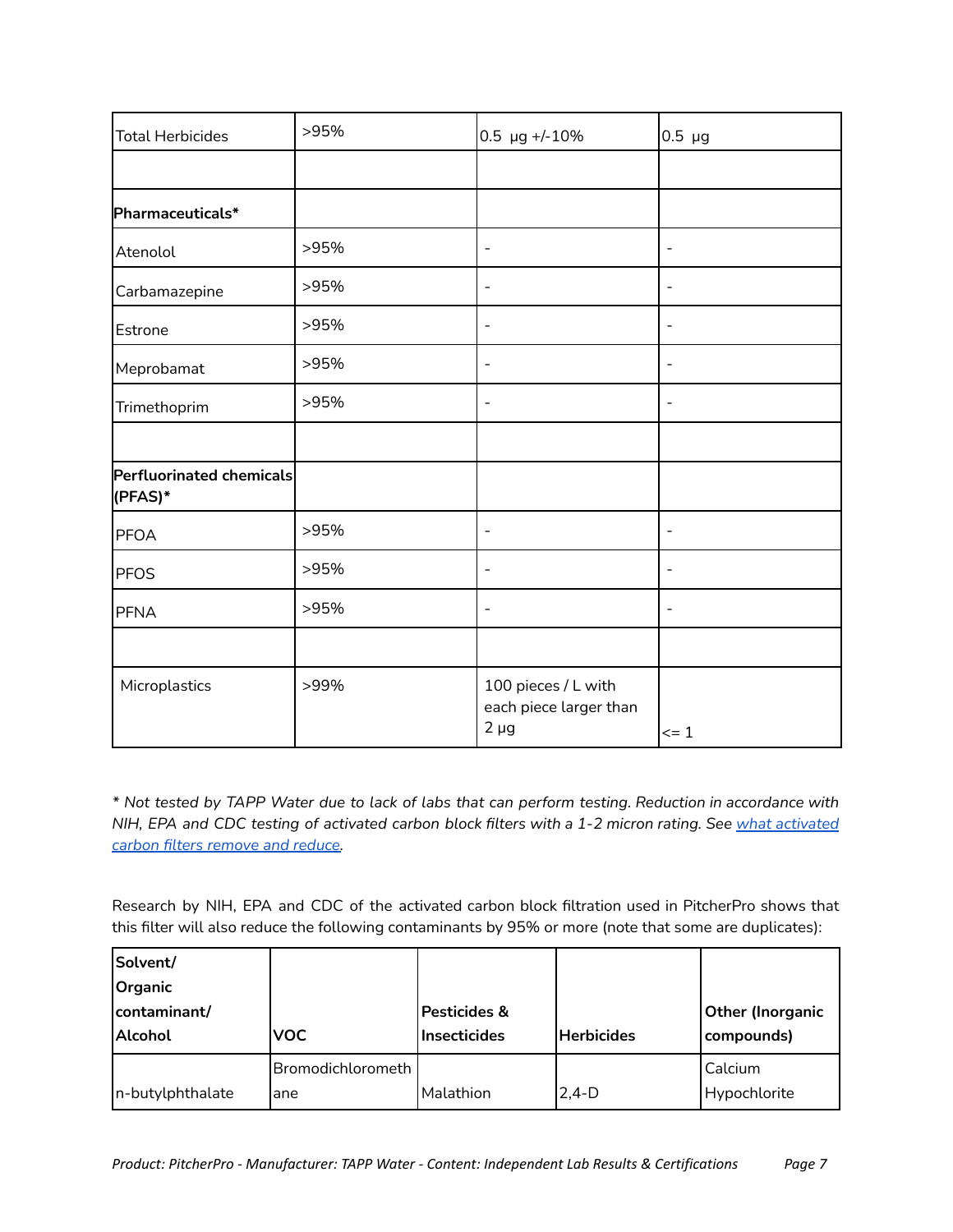|                      |                              |                         | Deisopropylatrazin  |                  |
|----------------------|------------------------------|-------------------------|---------------------|------------------|
| 1,2-Dichlorobenzene  | Tetrachloroethylene   Aldrin |                         | e                   | Ozone            |
|                      | Dibromochlorometh            |                         |                     |                  |
| 1,3-Dichlorobenzene  | ane                          | Demeton-O               | Linuron             | Chlorine dioxide |
| 2-Methyl             |                              |                         |                     |                  |
| benzenamine          |                              | <b>MCPA</b>             | Alachlor            |                  |
| 1,4-Dichlorobenzene  |                              | Anthracene              | Desethylatrazine    |                  |
| Methyl naphthalene   |                              | Azinphos-ethyl          | <b>MPitcherProp</b> |                  |
| Biphenyl             |                              | Dieldrin                | Atrazine            |                  |
| p-chlorocresol       |                              | Carbofuran              | Metazachlor         |                  |
| 2-Methylbutane       |                              | Parathion               | Bentazone           |                  |
|                      |                              | Pentachloropheno        |                     |                  |
| 2,2-Bipyridine       |                              |                         | Monuron             |                  |
| 2,5-Dichlorophenol   |                              | Endosulfan              | <b>Bromacil</b>     |                  |
| Bis(2-Ethylhexyl)Pht |                              |                         | 2,4-Dichloropheno   |                  |
| halate               |                              | Endrin                  | xy                  |                  |
|                      |                              | Hexachlorobenzen        |                     |                  |
| 3,6-Dichlorophenol   |                              | e                       | Diuron              |                  |
| Naphthalene          |                              | Hexachlorobutadi<br>ene | Propazine           |                  |
| Nitrobenzene         |                              | Isodrin                 | Simazine            |                  |
| m-Nitrophenol        |                              | <b>DDT</b>              | Terbutryn           |                  |
| p-Bromophenol        |                              |                         | Triclopyr           |                  |
| Diethyl Phthalate    |                              |                         | Cyanazine           |                  |
| o-Nitrophenol        |                              |                         | Isoproturon         |                  |
| Butylbenzene         |                              |                         |                     |                  |
| 2,4-Dinitrocresol    |                              |                         |                     |                  |
| p-Nitrophenol        |                              |                         |                     |                  |
| 2,4-Dinitrotoluene   |                              |                         |                     |                  |
| 2,6-Dinitrotoluene   |                              |                         |                     |                  |
| Chlorobenzene        |                              |                         |                     |                  |
| 4-Chloro-2-nitrotolu |                              |                         |                     |                  |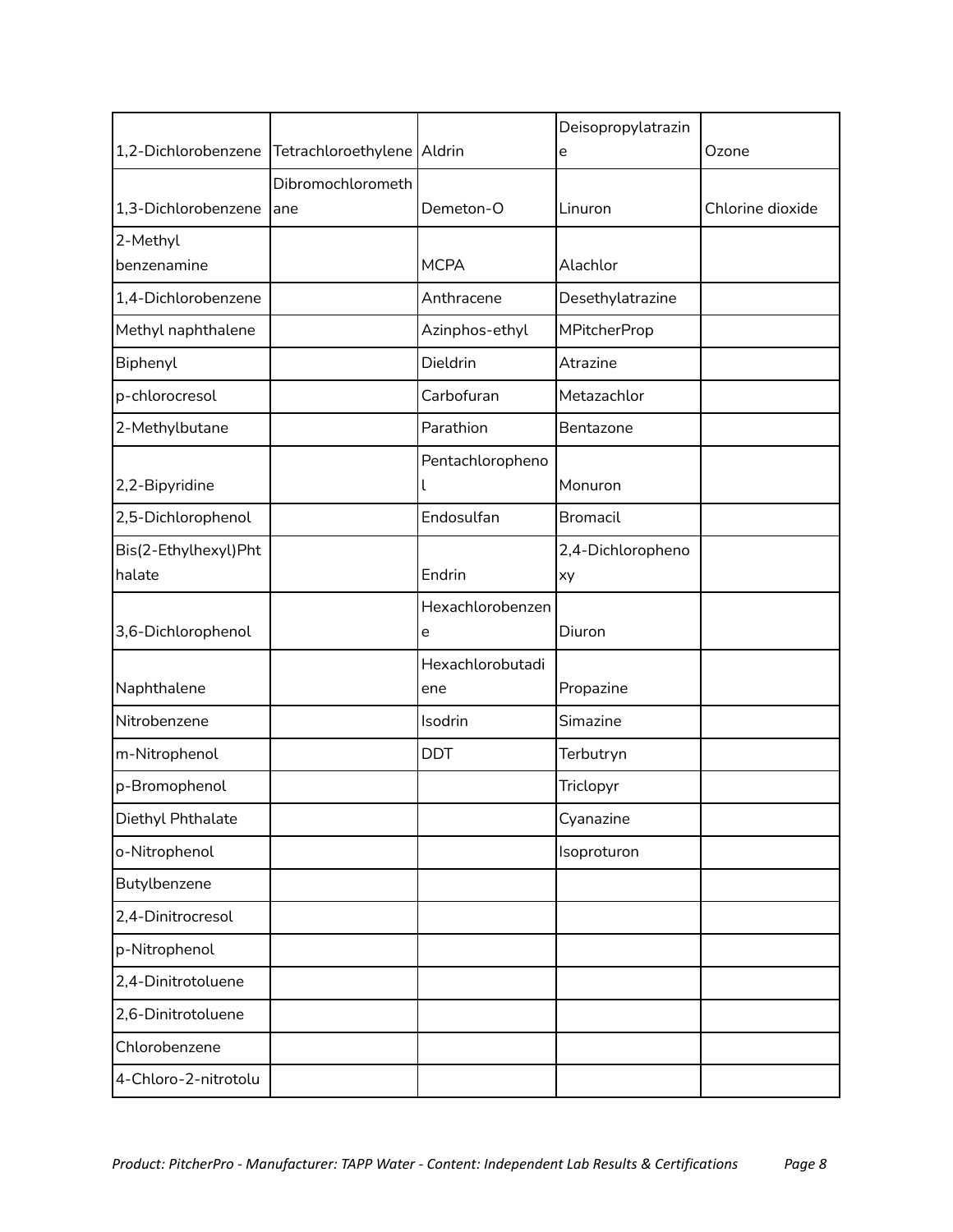| ene                  |  |  |
|----------------------|--|--|
| Ethylbenzene         |  |  |
| 2-Chlorophenol       |  |  |
| Chlorotoluene        |  |  |
| Chrysene             |  |  |
| Hexane               |  |  |
| 1,3,5-Trimethylbenze |  |  |
| ne                   |  |  |
| m-Cresol             |  |  |
| m-Xylene             |  |  |
| Isooctane            |  |  |
| o-Xylene             |  |  |
| Cyclohexane          |  |  |
| p-Xylene             |  |  |
| 2,4-Xylenol          |  |  |

\* Not tested by TAPP Water due to lack of labs that can perform testing. Reduction in accordance with NIH, EPA and CDC testing of [activated](https://tappwater.co/en/what-activated-carbon-filters-remove/) carbon block filters with a 1-2 micron rating. See what activated *carbon filters [remove](https://tappwater.co/en/what-activated-carbon-filters-remove/) and reduce.*

### <span id="page-8-0"></span>Bacteria growth

This is a summary of the tests carried out on PitcherPro Gen 4 by SGS in Shenzhen in September 2020.

| <b>Sample</b>                                                  | <b>Bacteria count</b> | <b>Comment</b>                  |
|----------------------------------------------------------------|-----------------------|---------------------------------|
| New cartridge                                                  | ${<}1$                |                                 |
| Cartridge after 1 week with<br>daily usage (about 50 liters)   | 11                    | Below requirement of 100 cfu /L |
| Cartridge after 2 weeks with<br>daily usage (about 150 liters) | 25                    | Below requirement of 100 cfu /L |
| Cartridge after no use for 3 days                              | 110                   | Above requirement of 100 cfu /L |
| Cartridge after flushing the<br>unused filter for 30 seconds   | 45                    | Below requirement of 100 cfu /L |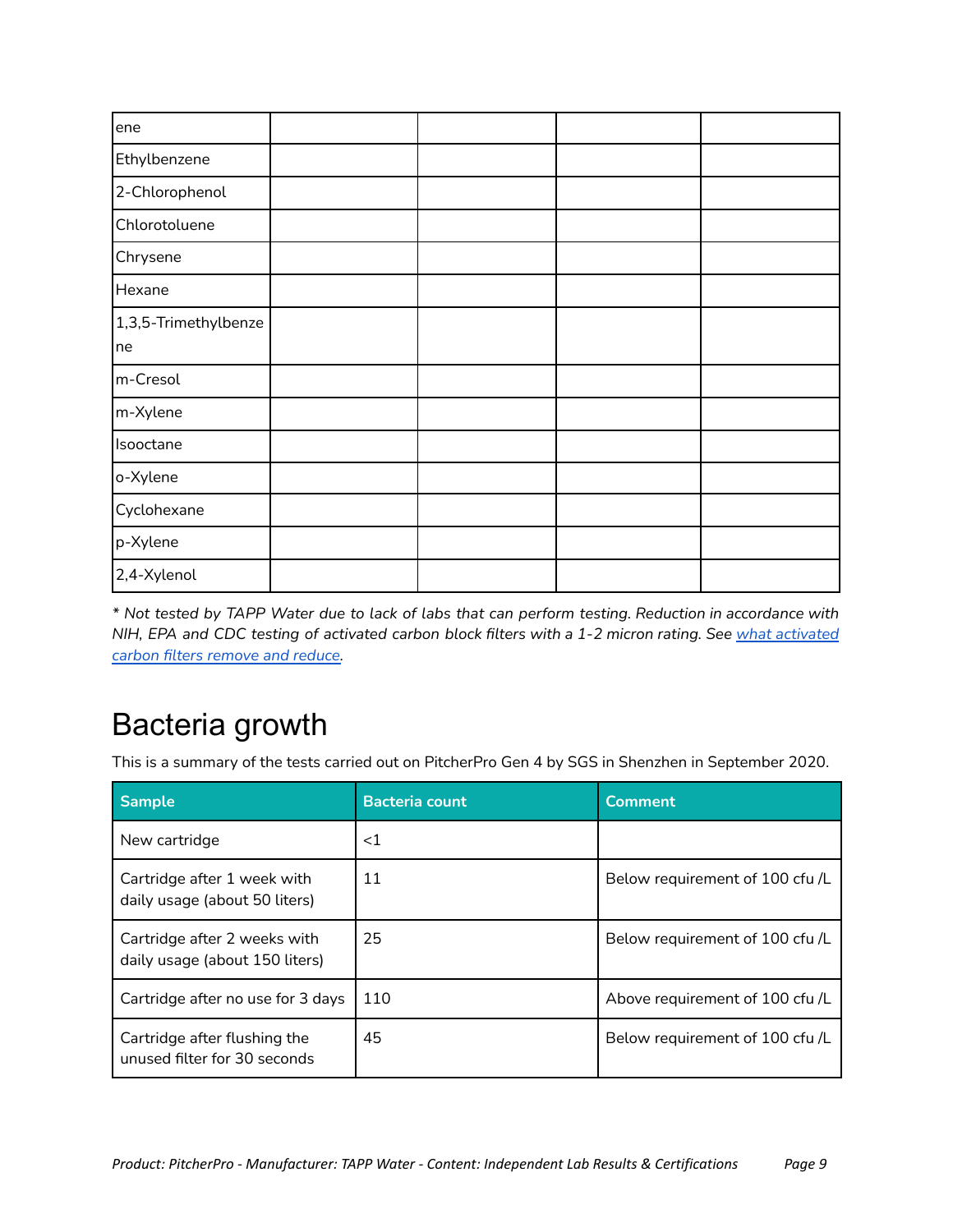Based on the testing we will also include the following guidelines for PitcherPro (note that PitcherPro Compact should be changed more frequently).

For optimum performance, it is essential that the filter cartridge be replaced on a regularly scheduled basis as follows:

- (a) every 3 months; \*
- (b) when the unit's rated capacity has been reached (max 3 months); $**$
- (c) the flow rate diminishes; or
- (d) the filter becomes saturated with bad tastes and odors.\*\*\*

Failure to replace the filters in accordance with the recommendations may result in contaminated poorly tasting water.

\* Time estimates for TAPP Faucet filters are based on 3-5 liters per day for an average household.

\*\* 3 month maximum is based build up of contaminants in the filter and bacteria growth

\*\*\* For very hard water or highly chlorinated water the cartridges may need to be replaced more frequently

Do not allow water to sit in the filter for extended periods of time (3 or more days) without being used. In the event water does sit in the unit for 3 or more days, the filter should be flushed by allowing water to flow to waste for about 30 seconds; then continue use as normal

### <span id="page-9-0"></span>Limescale testing

These tests were carried out by TAPP Water on PitcherPro in Barcelona in May-June 2020.

| <b>Sample</b>               | <b>Limescale formation</b>                   | <b>Comment</b>                |
|-----------------------------|----------------------------------------------|-------------------------------|
| Input water (week / volume) | Hardness of 324 mg CaCO3/L<br>and $0.38$ LSI | Very high limescale formation |
| <b>Filtered water</b>       |                                              |                               |
| 0/0L                        | Reduced by 99%                               | Not visible                   |
| 4/100 L                     | Reduced by 87%                               | Not visible                   |
| 8/200 L                     | Reduced by 84%                               | Slightly visible              |
| 12/300L                     | Reduced by 81%                               | Slightly visible              |

The test indicates a reduction of over 87% up to 100 L and 81% up to 300 L. The reduction of limescale will vary dependent on the hardness of the water and the specific mix of minerals and salts.